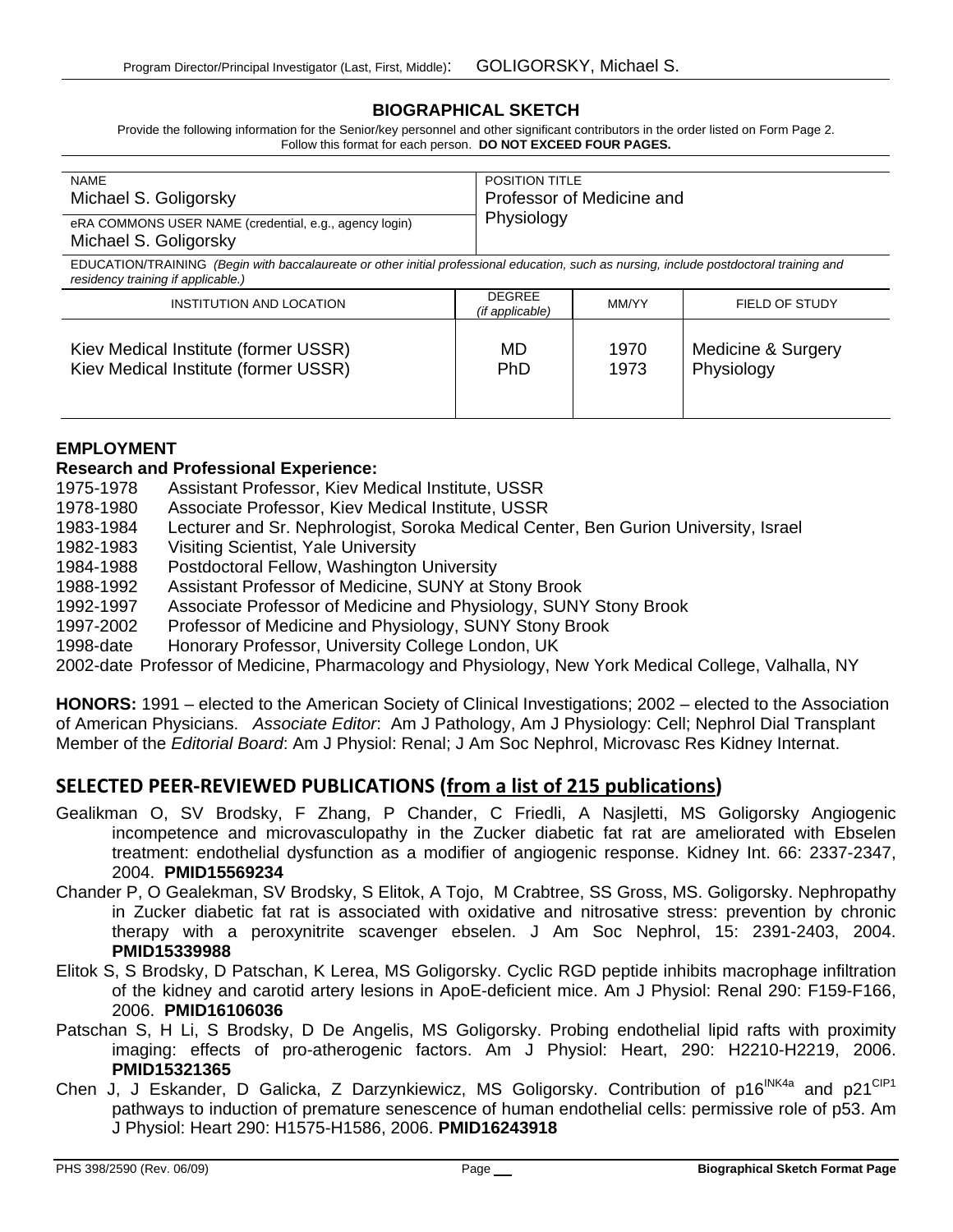- Chen J, MS Goligorsky. Premature senescence of endothelial cells: Methusaleh's dilemma. Am J Physiol 290: H1729-H1739, 2006. **PMID16603702**
- O'Riordan E, N Mendelev, S Patschan, P Chander, MS Goligorsky. Chronic NOS inhibition actuates endothelial-mesenchymal transformation. Am J Physiol: 292: H285-H294, 2007. **PMID16963618**
- Patschan S, J Chen, O Gealekman, K Krupincza, M Wang, L Shu, JA. Shayman, MS Goligorsky Mechanisms of premature cell senescence: lysosomal dysfunction and ganglioside accumulation in endothelial cells. Am J Physiol: Renal, 294: 100-109, 2008. **PMID17928415**
- Patschan S, J Chen, A Polotskaia, N Mendelev, J Cheng, D Patschan, MS Goligorsky Lipid mediators of autophagy in stress-induced premature senescence of endothelial cells. Am J Physiol: Heart, 294: H1119-H1129, 2008. **PMID18203850**
- Chen J, Park H-C, Patschan S, Brodsky SV, Gealikman O, Kuo M-C, Li H, Addabbo F, Zhang F, Nasjletti A, Gross SS, Goligorsky MS. Premature vascular senescence in metabolic syndrome: Could it be prevented and reversed by a selenorganic antioxidant and peroxynitrite scavenger ebselen? Drug Discovery Today: Therapeutic strategies – Renal diseases. 2007, 4(1):93-99. **PMID18496595**
- Chen J, Patschan S, Goligorsky MS. Stress-induced premature senescence of endothelial cells. J Nephrol 21: 337-344, 2008. **PMID18587721**
- Chen J, H Li, F Addabbo, F Zhang, E Pelger, D Patschan, HC, MC Kuo, G Gobe, A Nasjletti, MS Goligorsky. Adoptive transfer of syngeneic bone marrow-derived cells in mice with obesity-induced diabetes: selenoorganic antioxidant ebselen restores stem cell competence. Am J Pathol, 174: 701-711, 2009. **PMCID2630577**
- Patschan S, MS Goligorsky. Autophagy: The missing link between non-enzymatically glycated proteins inducing apoptosis and premature senescence of endothelial cells ? Autophagy, 4:4, 521-3, 2008. **PMID18367870**
- Goligorsky MS, J Chen, S Patschan. Stress-induced premature senescence of endothelial cells a perilous state between recovery and point of no return. Curr Opin Hematol, issue on Vascular Biology 16: 215- 219, 2009. **PMID1931892 PMC Journal in process.**
- Yasuda K, HC Park, B Ratliff, F Addabbo , AK Hatzopoulos, P Chander, MS Goligorsky. Adriamycin nephropathy – a failure of endothelial progenitor cell-induced repair (Am J Pathol, in press, 2010)

*US Patent No. US 6,967,219 B2* awarded to SS Gross and MS Goligorsky – **Reversing or preventing premature vascular senescence** (Nov 22, 2005)

# **RESEARCH SUPPORT**

# **ACTIVE GRANT SUPPORT**

**RO1 DK45462** (Goligorsky, PI) 01/07/05 – 31/06/10

NIH/NIDDK: *Endothelial Dysfunction, Nitric Oxide and Renal Failure* 

The major goal of this project is to investigate the possibility of endothelial-mesenchymal transformation in progression of chronic renal disease.

#### **RO1 DK054602** (Goligorsky, PI) 01/01/99 through 31/12/10

NIH/NIDDK: *Prevention of Vasculopathy and Nephropathy in Metabolic Syndrome* 

(Former title: Angiogenesis and vascular permeability in diabetic nephropathy)

This grant application intends to examine the mechanisms of macro- and micro vasculopathy in Zucker diabetic fatty rats and investigate the potential of peroxynitrite scavenging in preventing and reversing these complications.

**RO1 DK084394** (Goligorsky, PI) 07/01/09 – 06/30/14

NIH/NIDDK: **Weibel-Palade bodies – sentinels of acute ischemia**.

This project is designed to address the role of exocytosis of Weibel-Palade bodies in mobilization of stemcells and induction of proinflammatory mediators.

# **COMPLETED GRANT SUPPORT FOR PREVIOUS THREE (3) YEARS:**

**R01 DK042783** (Goligorsky, PI) 08/01/97 – 11/30/07

# NIH/DIDDK: **Endothelial dysfunction in acute renal ischemia**